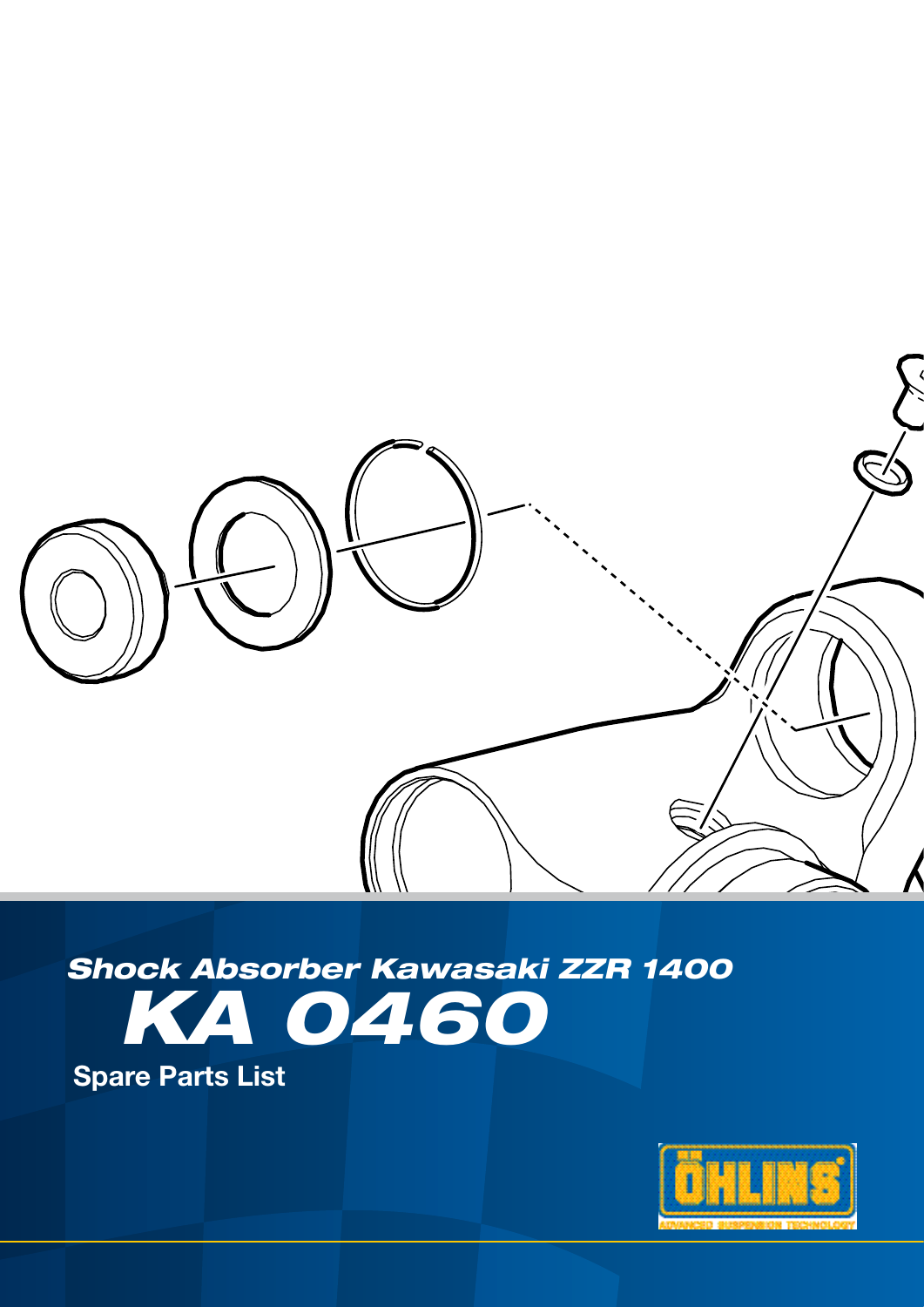## Safety Precautions

#### Note!

*The shock absorber is a very important part of the vehicle and will therefore affect the stability of the vehicle.*

*Read and make sure that you understand the information in this manual and the mounting instructions before you use this product. If you have any questions regarding installation or maintenance please contact your nearest Öhlins dealer.*

*Öhlins Racing AB can not be held responsible for any damage to the shock absorber, vehicle, other property or injury to persons, if the instructions for installing and maintenance are not followed exactly.*

#### **△Warning!**

*This product was developed and designed exclusively for a specific vehicle model and should only be installed on the intended vehicle model in its original condition as delivered from the vehicle manufacturer.*

*This product contains pressurized nitrogen gas (N2 ). Do not open, service or modify this product without proper education (authorized Öhlins dealer/distributor) or proper tools.*

 *After installing this product, take a test ride at low speed to make sure that your vehicle has maintained its stability.*

#### Note!

*When working on this product, always consult your Vehicle Service Manual.*

*This Manual should be considered as a part of the product and should therefore accompany the product throughout its life cycle.*

#### Safety Symbols

In this manual, mounting instructions and other technical documents, important information concerning safety is distinguished by the following symbols:



*The Safety Alert Symbol means: Warning! Your safety is involved.*

#### **△Warning!**

*The Warning Symbol means: Failure to follow warning instructions can result in severe or fatal injury to anyone working with, inspecting or using the shock absorber, or to bystanders.*

#### <sup>(<sup>11</sup>)⊱ Caution!</sup>

*The Caution Symbol means: Special precautions must be taken to avoid damage to the shock absorber.*

#### Note!

*The Note Symbol indicates information that is important regarding procedures.*

© Öhlins Racing AB. All rights reserved. Any reprinting or unauthorized use without the written permission of Öhlins Racing AB is prohibited. Printed in Sweden.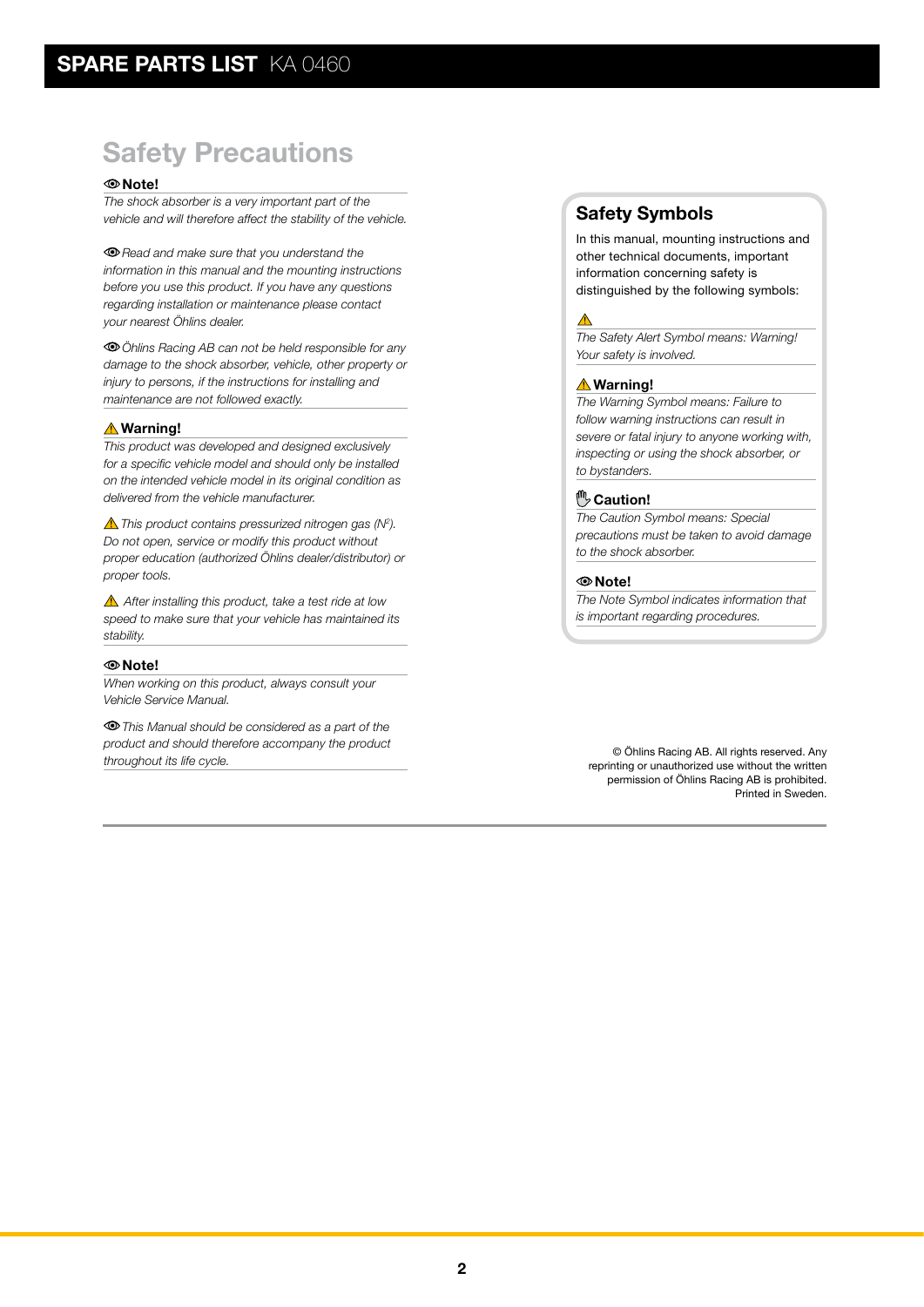## KA 0460 SPARE PARTS LIST

End eye

Fig.1

| Pos      | Part No. | Pcs | <b>Description</b>    | Type/Remarks |
|----------|----------|-----|-----------------------|--------------|
| $1 - 11$ | 01016-01 | 2   | Seal rebound adjuster |              |
| $1 - 12$ | 01128-01 |     | Adjustment knob       |              |
| $1 - 13$ | 01030-01 |     | Pin                   |              |
| $1 - 14$ | 01017-01 | 1   | Stop washer           |              |
| $1 - 15$ | 01052-36 |     | End bracket           |              |

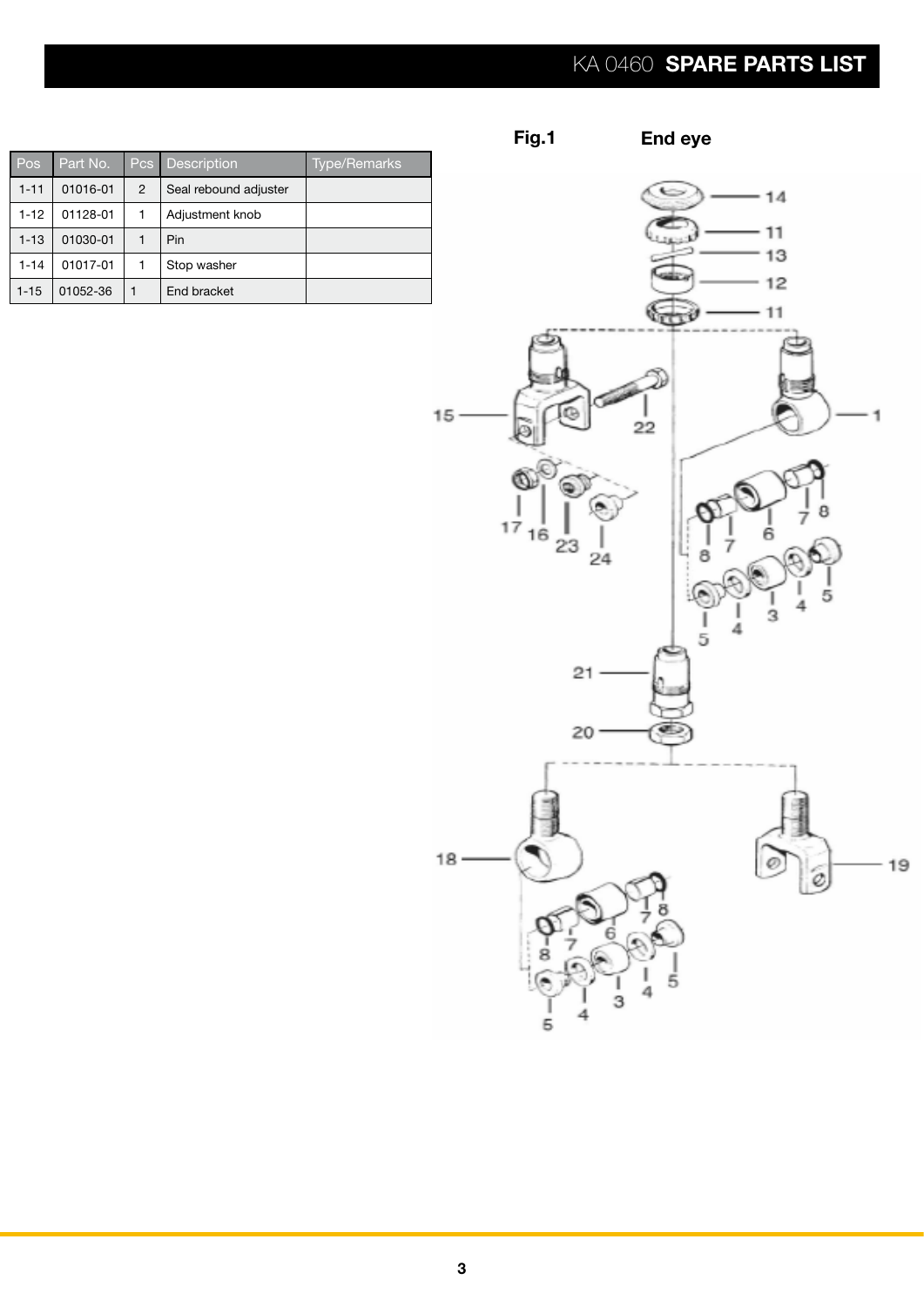## SPARE PARTS LIST KA 0460

| Pos      | Part No. | $\overline{\mathrm{Pcs}}$ | Description       | Type/Re-<br>marks |
|----------|----------|---------------------------|-------------------|-------------------|
|          | 00191-06 | 1                         | Sticker "Öhlins"  |                   |
|          | 00196-01 | 1                         | Sticker "Warning" |                   |
| $2 - 1$  | 00570-01 | $\mathbf{1}$              | Cylinder head     |                   |
| $2 - 5$  | 00338-37 | 1                         | O-ring            |                   |
| $2 - 7$  | 04210-50 | 1                         | Cylinder tube     |                   |
| $2 - 8$  | 00536-13 | 1                         | <b>Ball joint</b> |                   |
| $2 - 10$ | 00534-01 | $\overline{2}$            | Seal              |                   |
| $2 - 11$ | 01218-12 | $\overline{2}$            | Spacer            |                   |
| $2 - 14$ | 00338-07 | 1                         | O-ring            |                   |
| $2 - 16$ | 00338-59 | 1                         | O-ring            |                   |
| $2 - 17$ | 01050-01 | 1                         | Screw             |                   |
| $2 - 18$ | 00532-01 | 1                         | Lock nut          |                   |
| $2 - 19$ | 00531-12 | $\mathbf{1}$              | Spring platform   |                   |
| $2 - 20$ | 00543-01 | 1                         | Washer            |                   |
| $2 - 22$ | 00629-01 | 1                         | Spring clip       |                   |
| $2 - 24$ | 00603-03 | 1                         | Valve assy        |                   |
|          | 01091-31 | 1                         | Spring            |                   |

Cylinder head/tube Fig.2

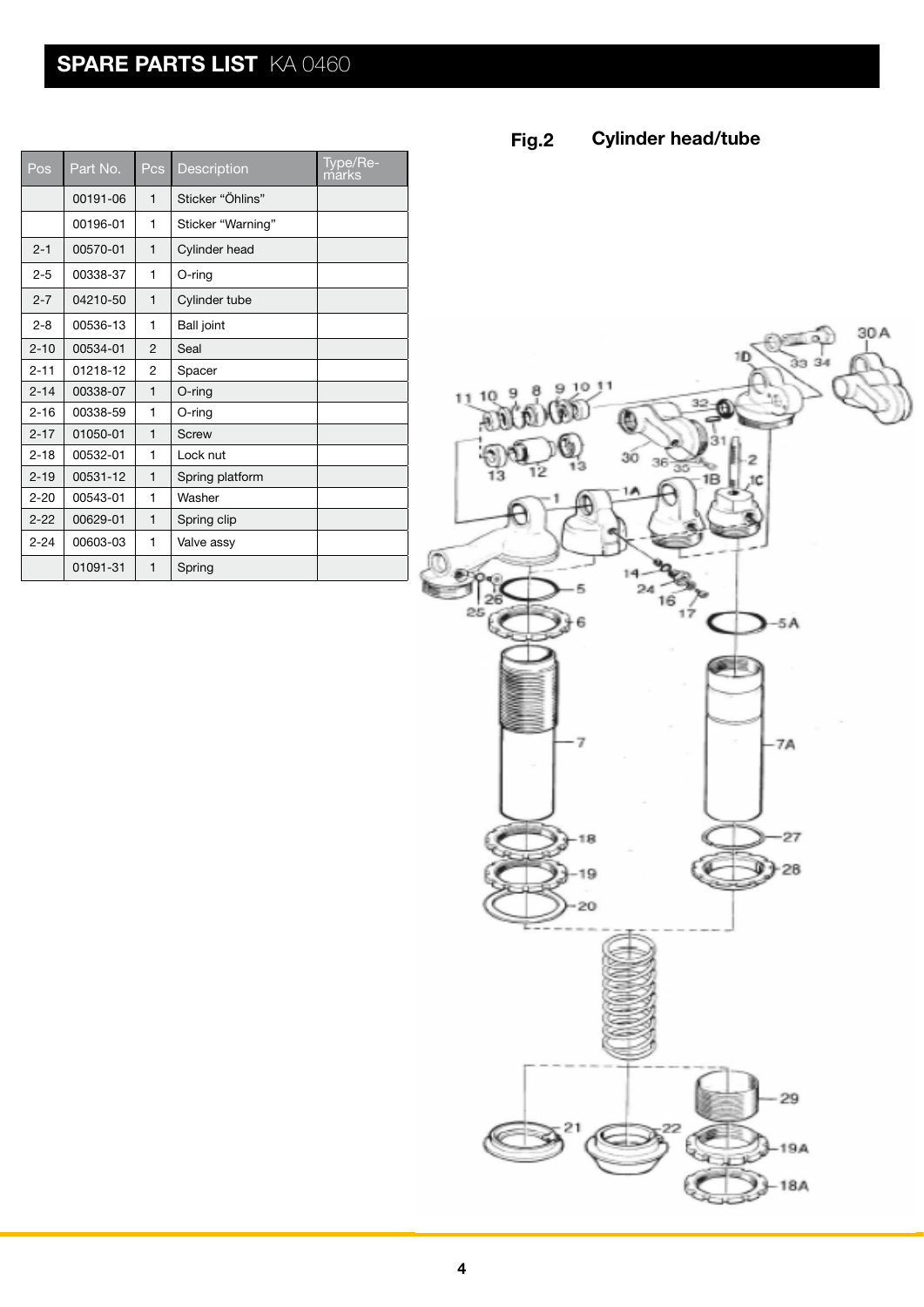## KA 0460 SPARE PARTS LIST



### Shaft assy **Fig.3**